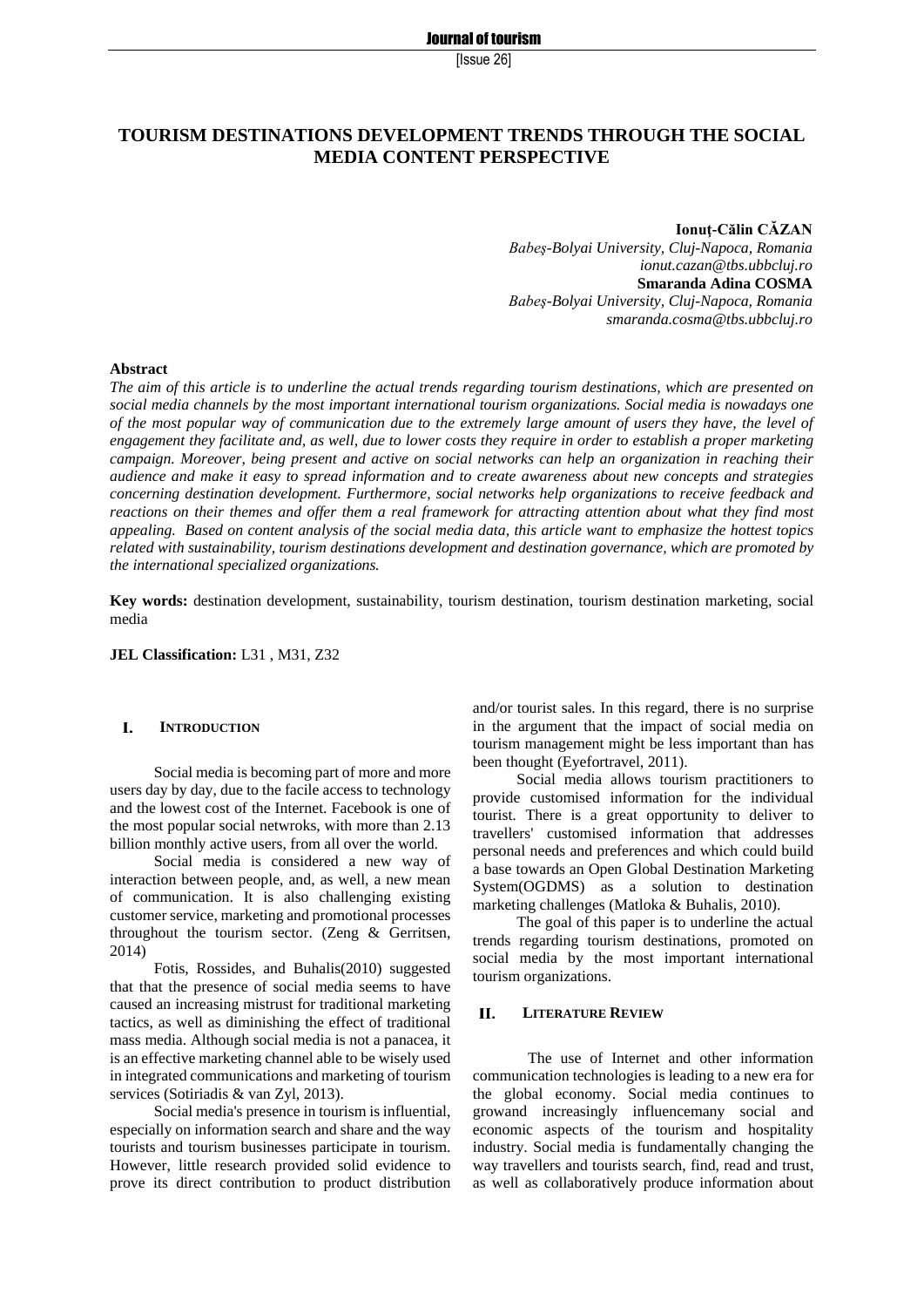### Journal of tourism

tourism suppliers and tourism destinations. Social media is also challenging existing customer service, marketing and promotional processes throughout the tourism sector, and providing new ways for tourism organisations to reengineer and implement their business models and operations,such as newservices development,marketing, networking and knowledge management (Zeng & Gerritsen, 2014).

Social media can be defined as ''a group of Internet-based applications that build on the ideological and technological foundations of Web 2.0, and that allow the creation and exchange of User Generated Content'' (Kaplan and Haenlein 2010). User-generated Content (UGC) comprises a variety of different types of content (e.g. text, pictures, audio, and video) that is published in some context, arises from a certain amount of creative effort, and is created outside professional routines and practices (OECD 2007).

There has been a debate whether or not UGC can be trusted.While most researches confirmed its trustworthiness, several studies were sceptical, proposing caveats such as: that trusting such electronic word of mouth relies on source–receiver relationships, channel variety and presentation of contents, opportunities for information solicitation,message retention capabilities, and content provider motivations for disclosure (Tham, 2013).

According to their website (Who we are - UNWTO, 2018), The World Tourism Organization(UNWTO) is the United Nations agency responsible for the promotion of responsible, sustainable and universally accessible tourism, being the leading international organization in the field of tourism, which promotes tourism as a driver of economic growth, inclusive development and environmental sustainability and offers leadership and support to the sector in advancing knowledge and tourism policies worldwide.

The World Travel and Tourism Council(WTTC), according to Wikipedia, is a forum for the travel and tourism industry, made up of members from the global business community and works with governments to raise awareness about the travel and tourism industry, its activity including research on the economic and social impact of the industry.

The social media concept is present on a large variety of fields, but in this situation, it is refered in the marketing context, through a marketing perspective. (World Travel and Tourism Council - Wikipedia, 2018)

According to UNWTO, a tourism destination is a physical space with or without administrative and/or analytical boundaries in which a visitor can spend an overnight, a cluster of products and services, and of activities and experiences along the tourism value chain and a basic unit of analysis of tourism. (WTO - Conceptual Framework, 2018)

From the perspective of technology, some issues associatedwith the innovation potential of social media platforms have been raised. As for any other media, language is obviously a constraint on direct information sharing between social media users. In an English-dominated world, tourists and tourism practitioners from non-English language countries are at a disadvantage in the use of socialmedia in either international travel planning or international marketing (Hsu, 2012). Multiple language platforms or websites for tourism participants might be beneficial for both supply and demand. On the other hand, current product search engines fail to effectively leverage information created across diverse social media platforms. This requires research on how to design and innovate in IT or website design, to adapt data management to evolving social media development and to share information across different media sources (Ghose et al., 2012).

Measuring the effectiveness or success of organizations' social media activities is of increasing importance to make sure that scarce resources are allocated in the most productive way. In fact the successful management of any marketing communication instrument requires the measurement of meaningful key performance indicators (KPIs) what you cannot measure, you cannot manage. In contrast to more traditional media, social media resemble living, interrelated and interactive organisms, which are out of the control of organizations (Peters et al. 2013).

The tourism industry is primed to take advantage of social media outlets, as the industry has long relied largely on destination reputation, consumer opinion, spread of information, and positive word-ofmouth advertising. However, different countries and businesses have different realities regarding the social media used for tourism management. On one hand, the importance of online marketing has not been fully recognised in tourism management. It is estimated that only 1.55% of the total destinationmedia expenditurewas spent on Internet advertising in 2008 (Nielsen, 2009).

### III. **RESEARCH METHODOLOGY**

The research focused on the mining of Facebook posts of UNWTO and WTTC. In total 2900 posts were centralized and analyzed within software applications. Content analysis represented a successful way of understanding the tourism trends promoted on social media by the two of the most importants tourism organizations. This paper is constructed on a quantitative approach, the data set being analyzed based on terms frequency and Jaccard coefficient. The data was mined from Facebook using Facepager application, was stored in an Excel file and was processed with KH Coder, being generated a cooccurence network and a multidimensional scaling(MDS).

The co-occurence network is a common technique in quantitative content analysis field, this being a very common technique for analyzing media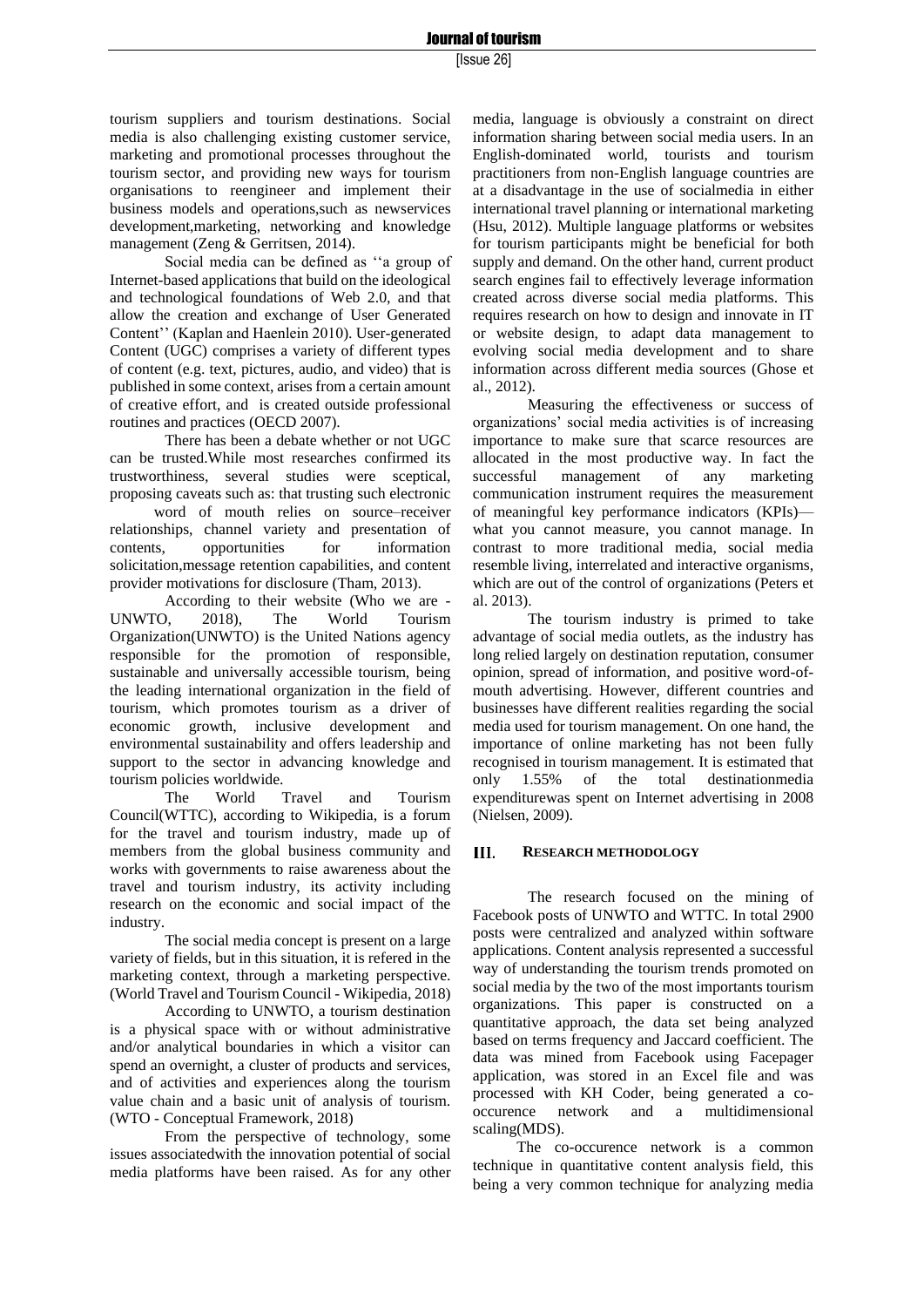## Journal of tourism

[Issue 26]

messages (Danowski, J. A., 1993). KH Coder uses Jaccard coefficient to calculate strength of cooccurence and the top 60 strongest co-occurrences are drawn as network edges.



Multidimensional scaling is a means of visualizing the level of similarity of individual cases of a dataset. (Multidimensional Scaling - Wikipedia, 2018)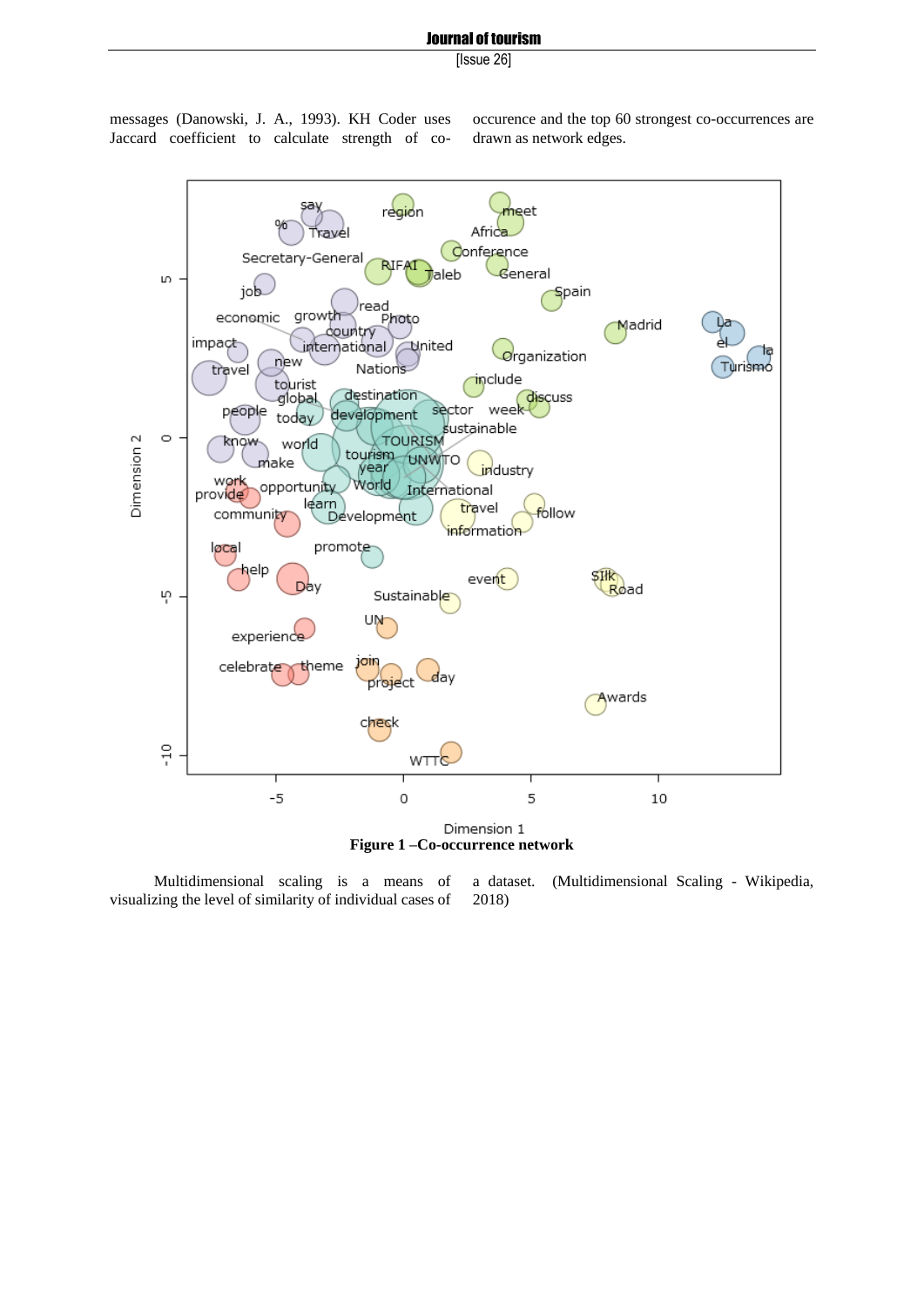

**Figure 2 –Multidimensional scaling**

### IV. **CONCLUSION**

Two of the most important tourism organization, UNWTO and WTTC, are present on social media promoting sustainable development as a main topic, this being aligned with their own vision about tourism development.

The limitations of this research are represented by the uniqueness of this case study regarding just two of the major tourism organizations presented on Facebook, but it could be extended to more organization and, as well, to more social networks, and at the same time social media sources could represent a huge data potential.